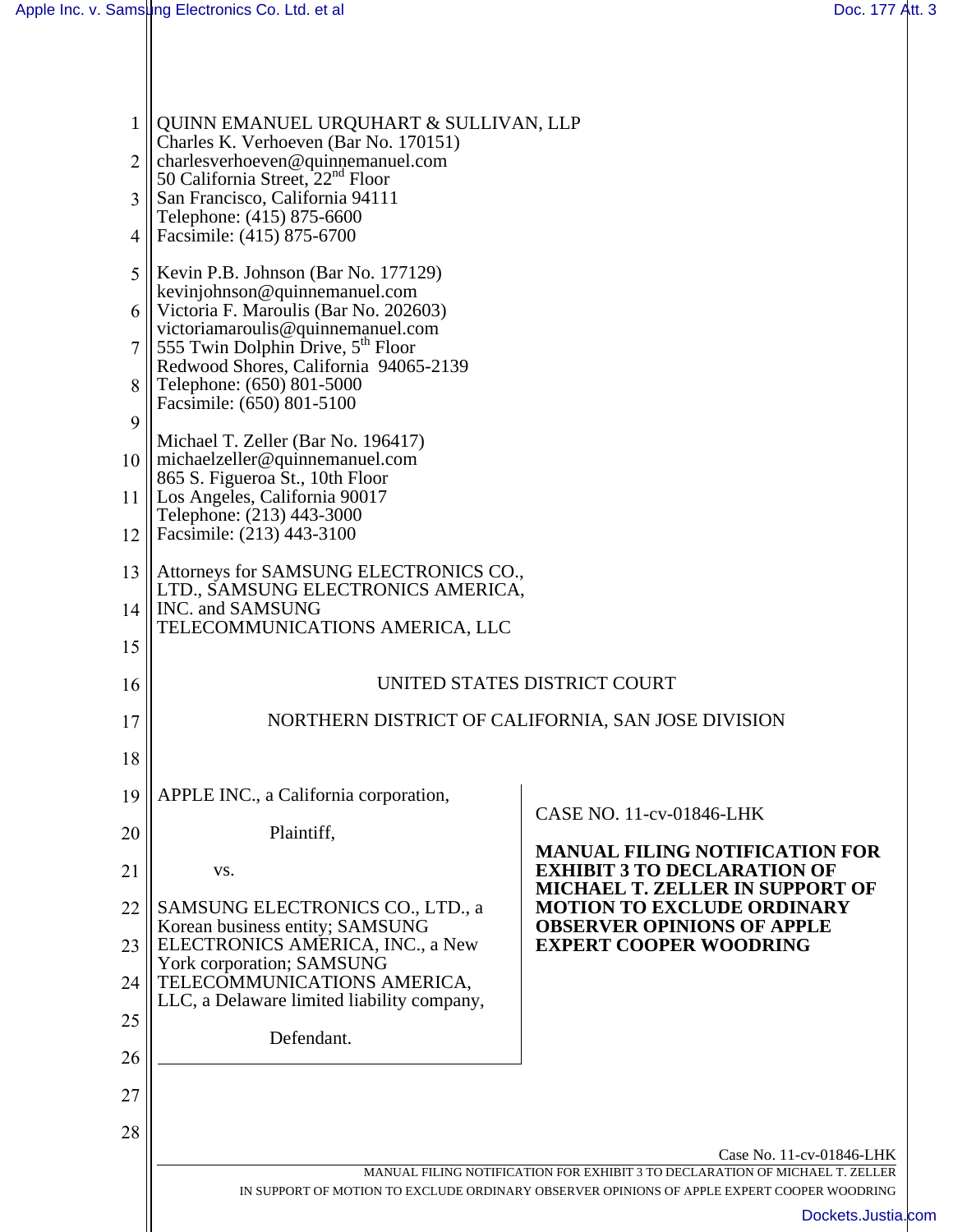| 1              | <b>MANUAL FILING NOTIFICATION</b>                                                                                                                                          |  |  |
|----------------|----------------------------------------------------------------------------------------------------------------------------------------------------------------------------|--|--|
| $\overline{2}$ |                                                                                                                                                                            |  |  |
| 3              | Regarding:<br>EXHIBIT 3 to the DECLARATION OF MICHAEL T. ZELLER IN SUPPORT OF                                                                                              |  |  |
| 4              | MOTION TO EXCLUDE ORDINARY OBSERVER OPINIONS OF APPLE                                                                                                                      |  |  |
| 5              | EXPERT COOPER WOODRING                                                                                                                                                     |  |  |
| 6              |                                                                                                                                                                            |  |  |
| 7              | This filing is in paper or physical form only, and is being maintained in the case file in the Clerk's                                                                     |  |  |
| 8              | office. If you are a participant on this case, this filing will be served in hard-copy shortly.                                                                            |  |  |
| $\overline{9}$ | For information on retrieving this filing directly from the court, please see the court's main web                                                                         |  |  |
| 10             | site at http://www.cand.uscourts.gov under Frequently Asked Questions (FAQ).                                                                                               |  |  |
| 11             |                                                                                                                                                                            |  |  |
| 12             | This filing was not e-filed for the following reason(s):                                                                                                                   |  |  |
| 13             | Voluminous Document (PDF file size larger than efiling system allowances)                                                                                                  |  |  |
| 14             | <b>Unable to Scan Documents</b>                                                                                                                                            |  |  |
| 15             | Physical Object (description):                                                                                                                                             |  |  |
| 16             | Non Graphical/Textual Computer File (audio, video, etc.) on CD or other media                                                                                              |  |  |
| 17             | Item Under Seal<br>X                                                                                                                                                       |  |  |
| 18             | Conformance with th eJudicial Conference Privacy Policy (General Order 53)                                                                                                 |  |  |
| 19             | Other (description):                                                                                                                                                       |  |  |
| 20             |                                                                                                                                                                            |  |  |
| 21             |                                                                                                                                                                            |  |  |
| 22             |                                                                                                                                                                            |  |  |
| 23             |                                                                                                                                                                            |  |  |
| 24             |                                                                                                                                                                            |  |  |
| 25             |                                                                                                                                                                            |  |  |
| 26             |                                                                                                                                                                            |  |  |
| 27             |                                                                                                                                                                            |  |  |
| 28             | Case No. 11-cv-01846-LHK                                                                                                                                                   |  |  |
|                | MANUAL FILING NOTIFICATION FOR EXHIBIT 3 TO DECLARATION OF MICHAEL T. ZELLER<br>IN SUPPORT OF MOTION TO EXCLUDE ORDINARY OBSERVER OPINIONS OF APPLE EXPERT COOPER WOODRING |  |  |
|                |                                                                                                                                                                            |  |  |